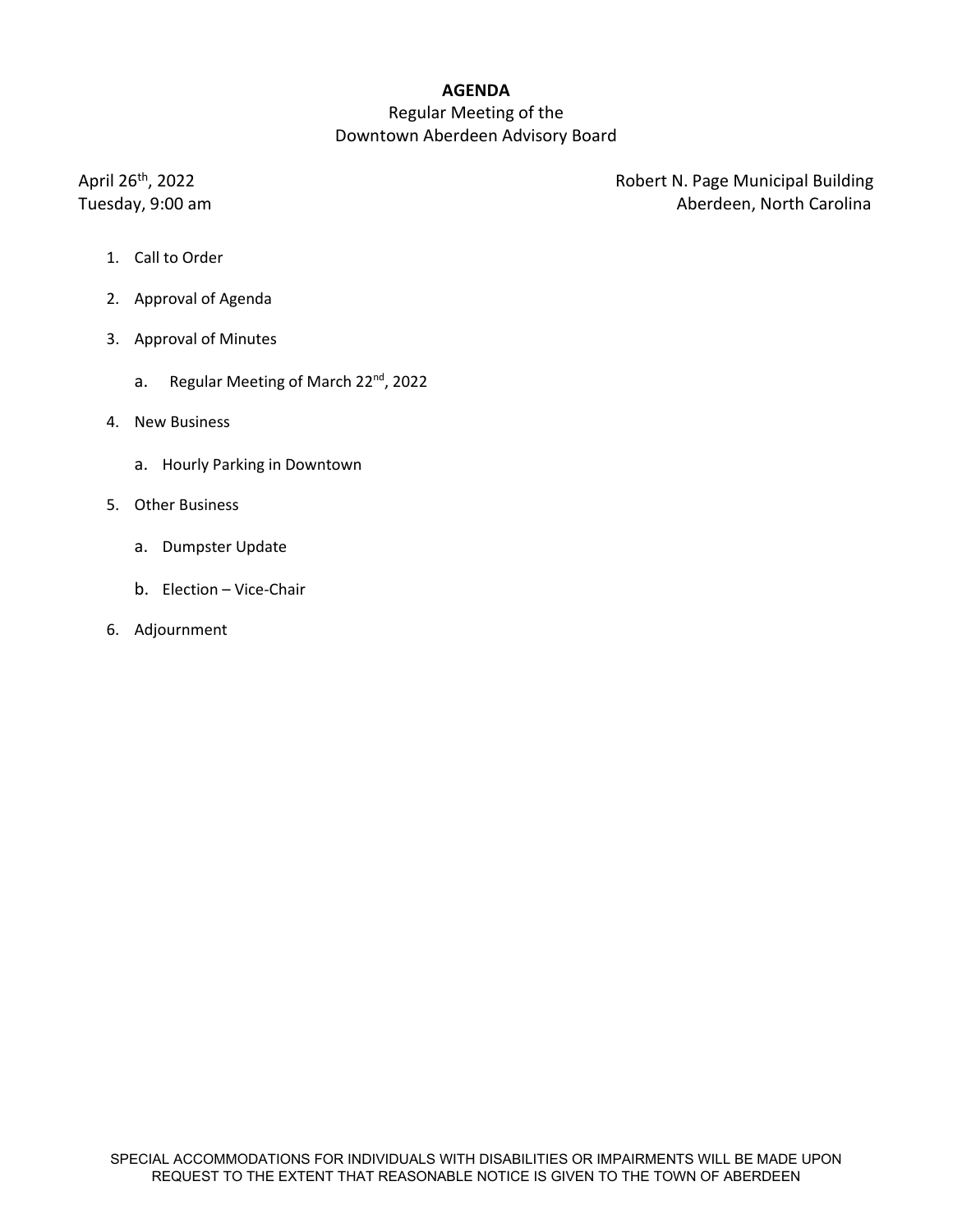## **MINUTES**

## Regular Meeting of the Downtown Aberdeen Advisory Board

March 22, 2022 Robert N. Page Municipal Building Tuesday, 9:00 am Aberdeen, North Carolina

The Downtown Aberdeen Advisory Board (DAAB) met on Tuesday, March 22, 2022 at 9:00 am for a regular meeting. The meeting was held in Town Hall. Members present were Chairperson Lindy Lamielle, Angela McKew and Nathan Lonnen. Staff members in attendance were Planning Director Justin Westbrook, Permit Technician Maria Carpenter, and Administrative Assistant Cathi Ericson.

1. Call to Order

Chairperson Lamielle called the meeting to order at 9:13 am.

2. Approval of Agenda

A motion was made by Mr. Lonnen, seconded by Ms. McKew, to approve the agenda. Motion unanimously carried 3‐0.

- 3. Approval of Minutes
	- a. Regular Meeting of February 22<sup>nd</sup>, 2022

A motion was made by Mr. Lonnen, seconded by Ms. McKew, to approve the minutes from the February 22, 2022 meeting. Motion unanimously carried 3‐0.

- 4. New Business
	- a. NC Main Street & Rural Planning Update

Ms. Carpenter stated the Town of Aberdeen is an affiliate member of the North Carolina Main Street program, an organization with a broad‐based community support system for commercial district revitalization. The meeting packet included the program assessment survey for maintaining this affiliation. In order for Aberdeen's' program participation to be accredited The NC Main Street Program requires 4 other committees besides the DAAB to be formed. In 2022 we did not meet the same requirements; and as a result, the Town did not acquire national accreditation. Mr. Lonnen asked which are the points that DAAB did meet and what is the benefit of being in the program. Director Westbrook stated that the requirement is to have four additional committees and four revenue streams, among many other requirements. He stated that we need to meet 80% of the assessment requirements and or re-evaluate whether or not the Town participates since the cost is \$10,000. The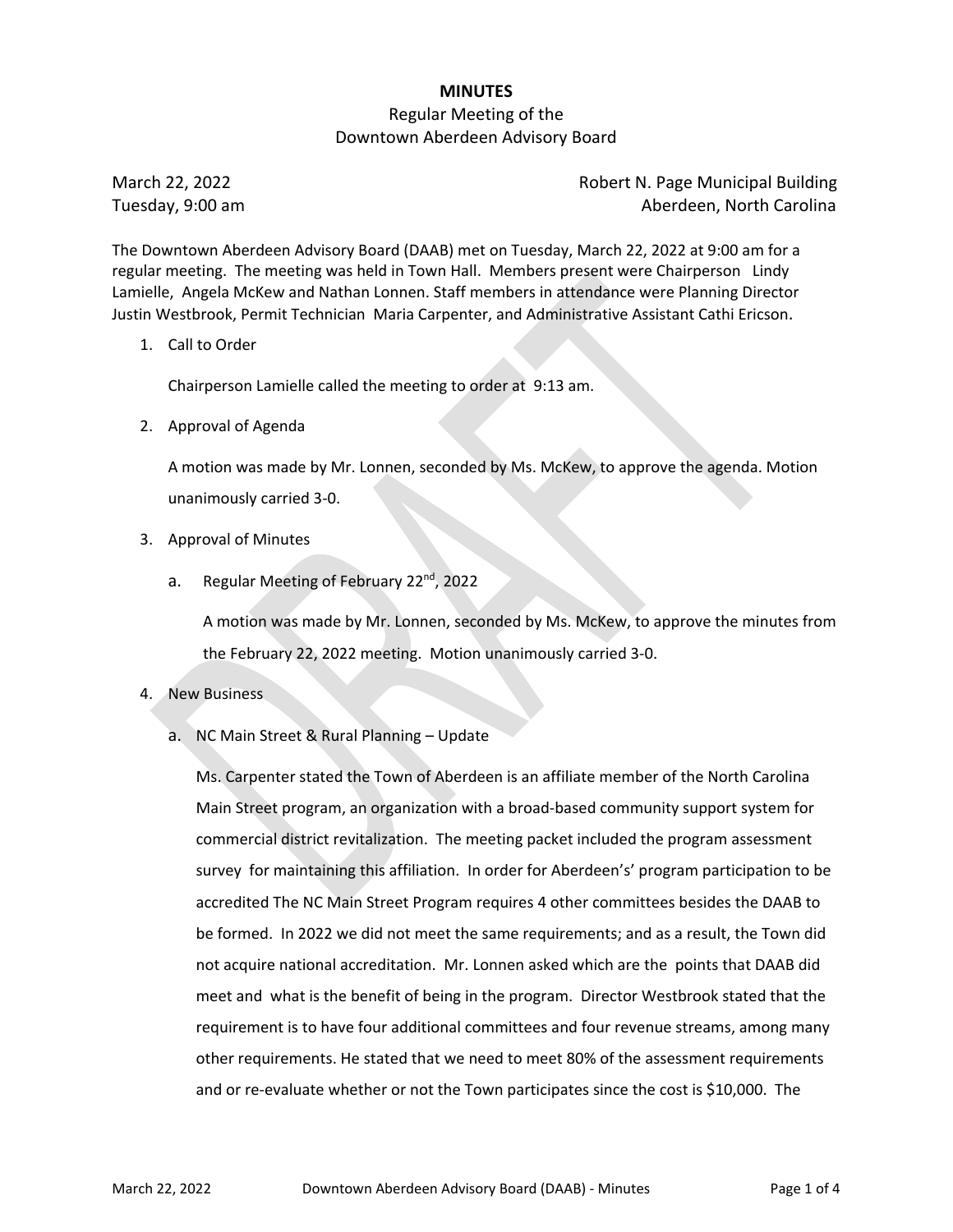program offers educational information and the opportunity for small town networking on projects that our Town is developing. He stated that Aberdeen currently does not fully utilize the potential of the program.

Chairperson Lamielle stated that to reap the benefits of the program you need the accreditation at the National level. Ms. McKew stated we have been in the program but never gotten to that level. She stated if we do not move forward with this accreditation, we would not be bound to the reporting aspect. Director Westbrook stated that the Downtown Aberdeen Advisory Board would still be maintained for the benefit of the Town. He stated should the Board wish to meet all the requirements he would ensure that the new Downtown Planner give full attention to realize the potential of the accreditation.

Ms. McKew said they need more involvement from other businesses since the Town is growing and changing, but she noted that Covid had been a factor in the past 2 years.

Chairperson Lamielle stated they could create a nonprofit to obtain investors, grants and funding as an option to the NC Main Street designation. She stated that there was no momentum to this program. Mr. Lonnen stated that they needed more organization, and also the information needs to be extended to other businesses. He suggested breaking down and having team leaders reach out and educate the individual businesses.

Chairperson Lamielle stated that there is a lack of engagement of some downtown business owners, and she would like to see more relationship building. She stated that the individual emails or Facebook posts are not getting the response she had hoped for. She would like to know why more business owners are not involved. Ms. McKew stated she hears positive comments about Aberdeen from the real estate community. She said the main problem is getting the empty businesses to be homes for active businesses.

The Board asked if the funds for the NC Main Street Program fees would then go back into the DAAB budget. Director Westbrook stated the fees comes out of another line budget item and will not go back into DAAB.

Ms. Carpenter suggested the assessment be used as a guide for our own purpose. Chairperson Lamielle stated that the Main Street Conference was very inspiring and informative. She stated that the assessment outline in the packet is a good resource for future planning and organization formatting. Director Westbrook asked what direction the Board wanted to take moving forward.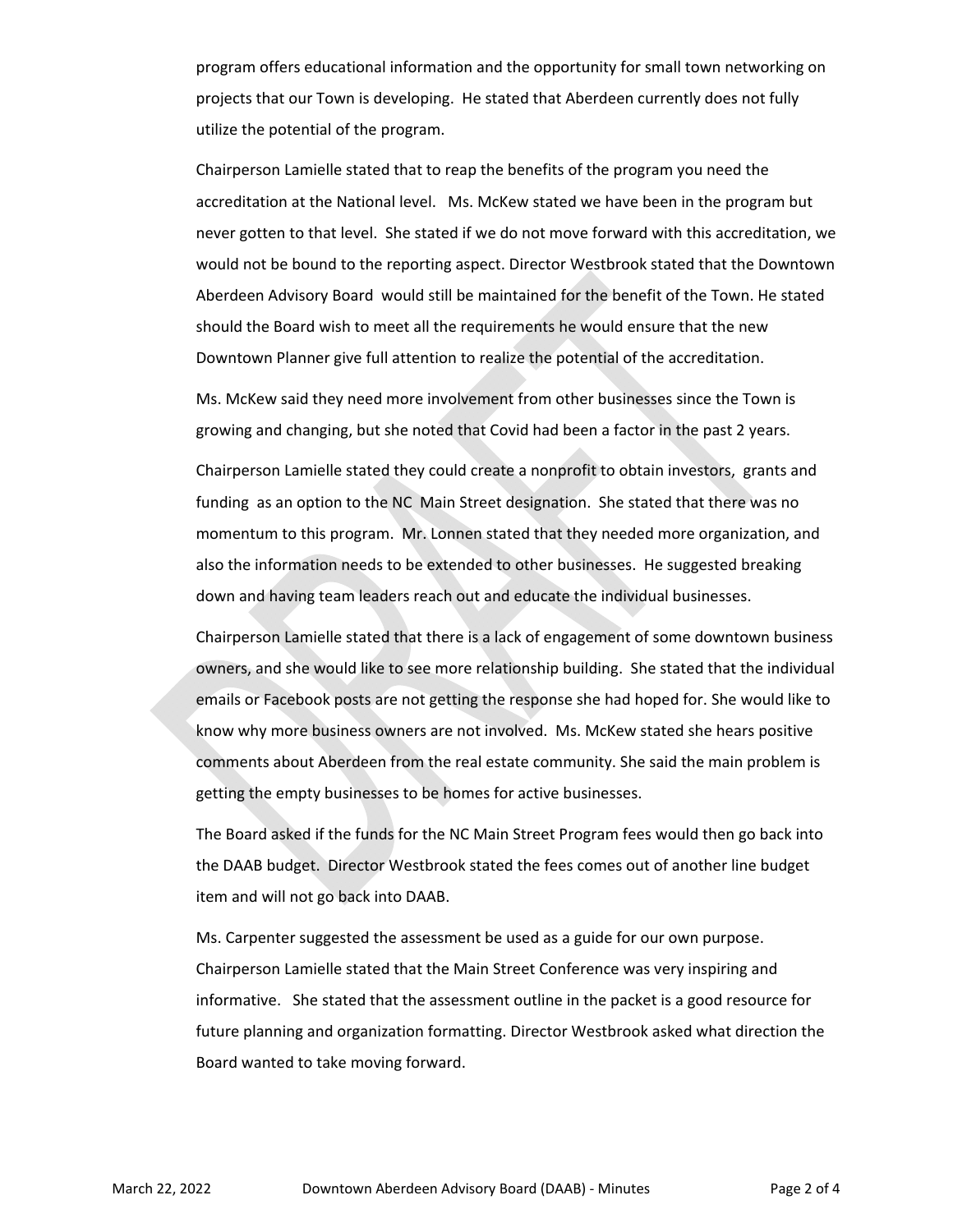Chairperson Lamielle requested that the Board table the decision until the next meeting. Ms. McKew asked that Staff bring the topic to the DAAC.

Chairperson Lamielle made a motion, seconded by Mr. Lonnen to Invite the NC Main Street organization to present to the DAAC on May 16, 2022. Motion unanimously carried 3‐0. Chairperson Lamielle stated that Staff and Board members invite additional business and property owners to the presentation. The location of the meeting to be discussed at the April DAAB meeting.

#### b. Downtown Sidewalks ‐ Power Washing

Ms. Carpenter presented several quotes for power washing the Downtown sidewalks. She stated that they would need a motion to move forward to use DAAB funds for the project. Chairperson Lamielle inquired about damage during the cleaning process and what is the course of action if damage should occur. Ms. Carpenter responded that individual businesses would have to address any issues with the chosen vendor and their insurance. She stated that if the project moves forward that Staff will make sure businesses have certificates of liability and insurance.

Director Westbrook asked if the Board wished to spend the money as there is a liability risk. He mentioned that if this is a maintenance item that it will occur annually and it will come from the DAAB budget. Director Westbrook stated the last time the streets were power washed was in 2016. Mr. Lonnen asked the Board members what the parameters of the job were and stated they should table the vote and take a tour of the areas that would be cleaned. Director Westbrook said the Board could direct Staff to obtain additional quotes for the areas to be cleaned. The map displayed showed the areas that would be included in the project as Maple to Saunders and including from US1 to the railroad tracks and up to Keees Appliance and the Railhouse on South Street.

A motion was made by Mr. Lonnen, seconded by Ms. McKew, to direct town Staff to get quotes for power washing the areas discussed. Motion unanimously carried 3‐0.

#### c. Façade Improvement Grants

Ms. Carpenter stated the Planning Department has budgeted \$10,000 for facade grants and this is matched 50% up to \$1000 by the Town of Aberdeen. Mr. Lonnen asked if a business could request a second façade improvement grant. Ms. Carpenter stated that the business owner can receive one grant and the property owner can receive one grant for the same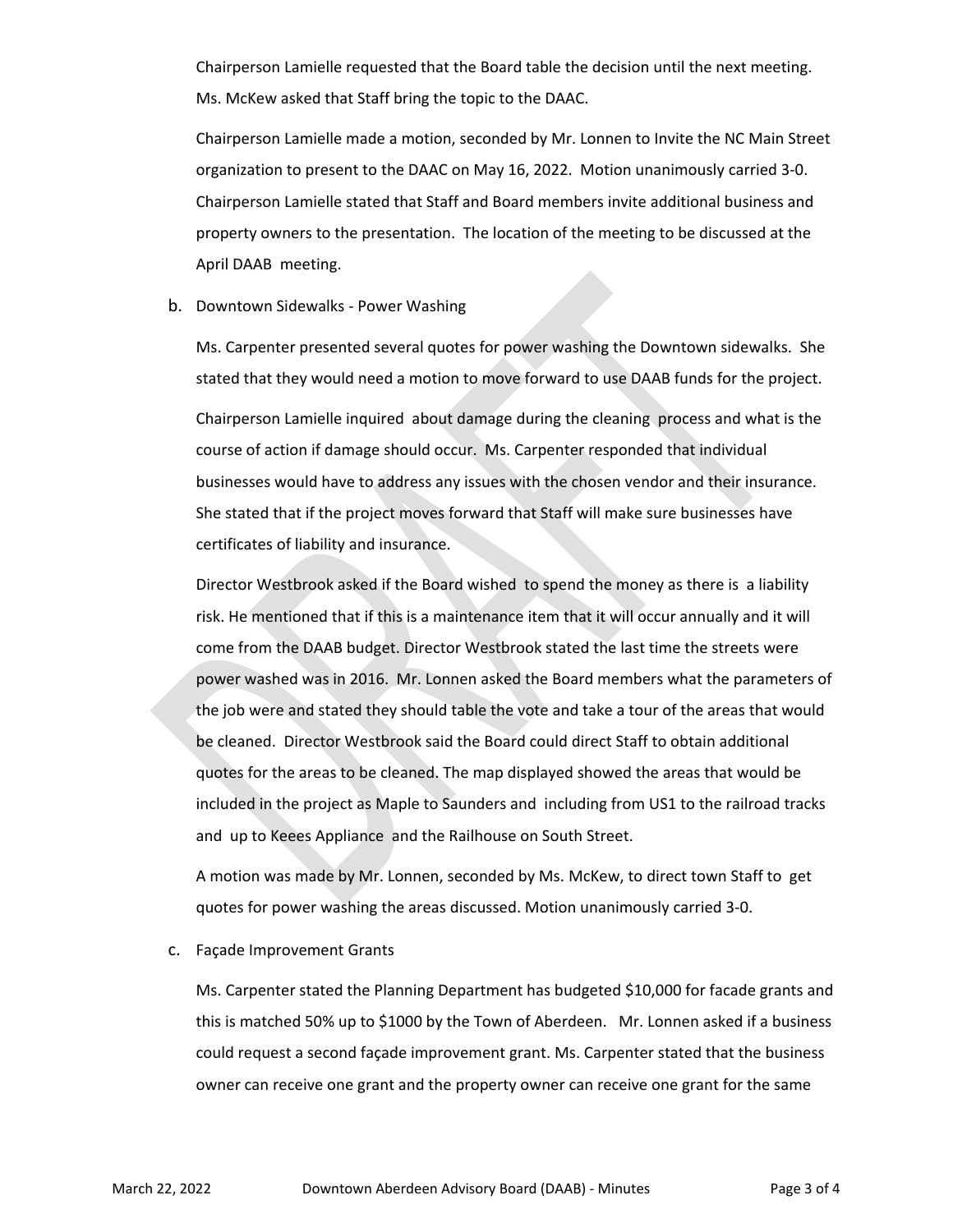year. Ms. Carpenter stated any businesses or owners wanting to participate should submit the application to the Planning Department.

d. Election – Vice‐Chair

Chairperson Lamielle requested that the vote for a Vice‐Chair be deferred to the next meeting so that more members could be involved in the discussion. Chairperson Lamielle made a motion, seconded by Ms. McKew, to table the Vice-Chair vote to the April 26<sup>th</sup> meeting. Motion unanimously carried 3‐0.

5. Other Business

Director Westbrook updated the Board members on the dumpsters and the key distribution for the dumpsters. He stated that the new Pizzeria will be opening next week.

6. Adjournment

A motion was made by Ms. McKew, seconded by Mr. Lonnen, to adjourn the Meeting. Meeting adjourned at 10:25 am.

\_\_\_\_\_\_\_\_\_\_\_\_\_\_\_\_\_\_\_\_\_\_\_\_\_\_\_\_\_ \_\_\_\_\_\_\_\_\_\_\_\_\_\_\_\_\_\_\_\_\_\_\_\_\_\_\_\_\_

Cathi Ericson, Administrative Assistant **1999** Lindy Lamielle, Chairperson Minutes were completed in *Minutes were approved on* Draft form on March 22, 2022 April 26, 2022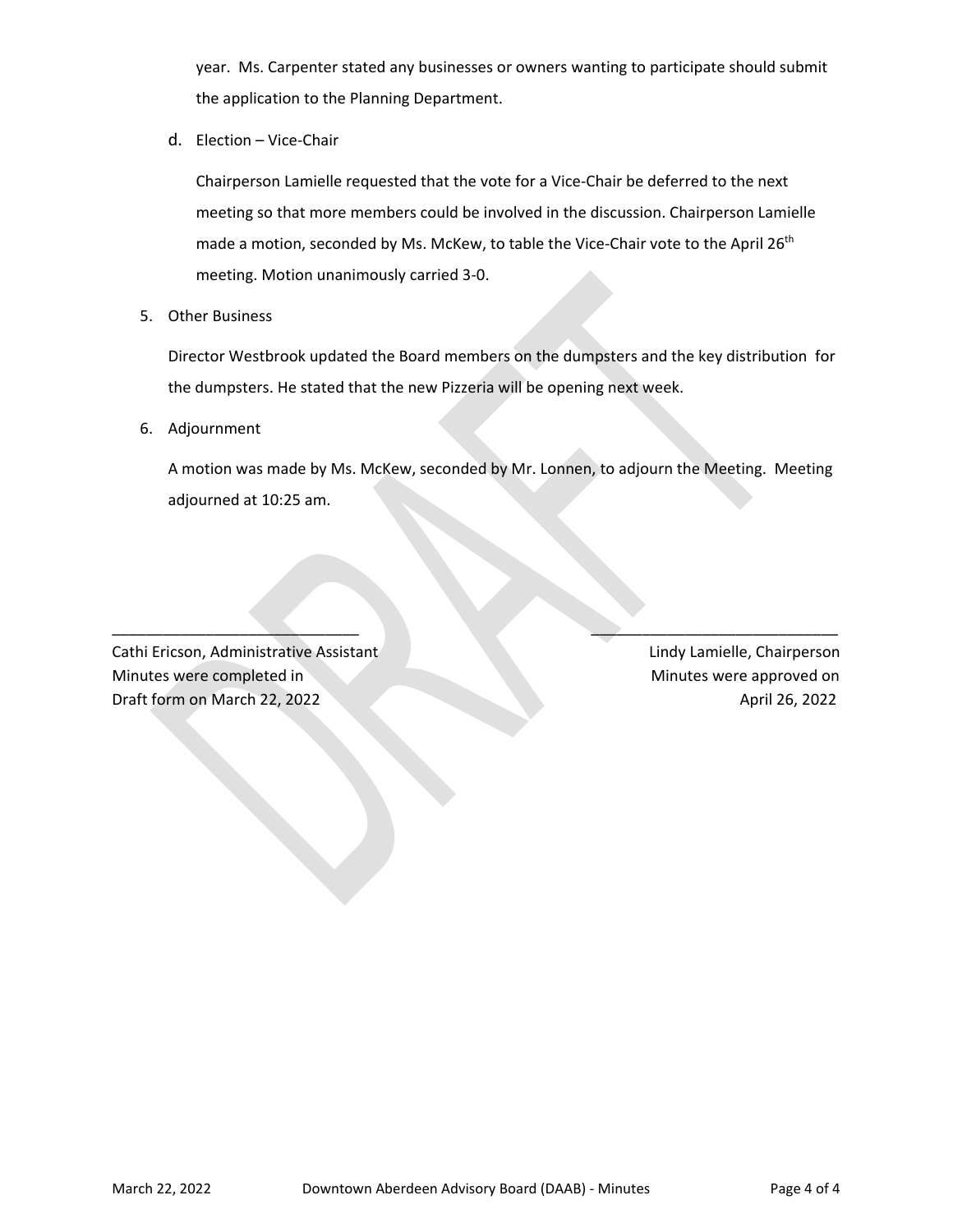

Town of Aberdeen *Planning & Inspections Department* 115 North Poplar Street Aberdeen, NC 28315 910-944-7024

## **MEMORANDUM**

| TO:          | Downtown Aberdeen Advisory Board           |
|--------------|--------------------------------------------|
| <b>FROM:</b> | Maria Carpenter, CZO - Permit Technician   |
|              | <b>SUBJECT: Hourly Parking in Downtown</b> |

**DATE: 4-26-2022**

**Background:** Due to the increase in retail and restaurant uses Downtown, parking issues have been exacerbated and brought to the attention of Staff**.** Last summer, Staff was asked about the possibility of implementing two (2) hour parking limits in Downtown to help ease some of the parking issues.

In our research, other local municipalities have also been experiencing growing pains with their parking. Anyone visiting Southern Pines and Pinehurst has most likely encountered difficulty finding a parking spot in their Downtown areas. Pinehurst has explored the idea of implementing a policy that employees for a business cannot park in front of the building in which they work, in an attempt to help patrons find a spot more easily.

Downtown Aberdeen has recently seen several businesses put up "No Parking" signs on their private property, limiting parking to only their patrons and employees. The hourly parking time limit was suggested as a way to help ease some of the parking. Staff has learned hourly parking can vary in time, day, and other factors, and is not required to only be two (2) hour limits.

**Staff Recommendation:** Staff is requesting direction from the Downtown Aberdeen Advisory Board (DAAB) on pursuing additional research and drafting an ordinance amendment to implement hourly parking in Downtown.

*Attachments: Existing Parking Facilities Areas of Focus – Hourly Parking*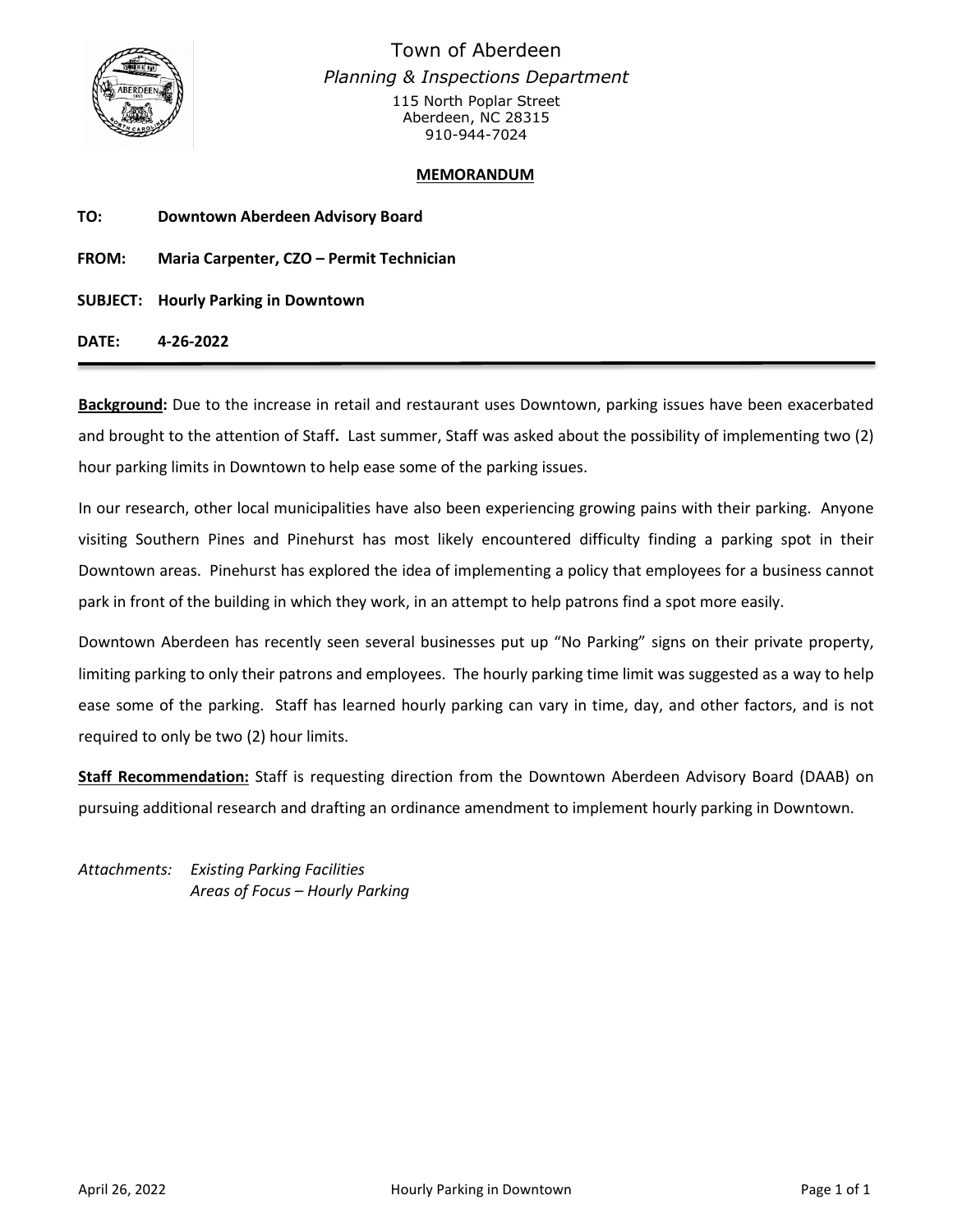